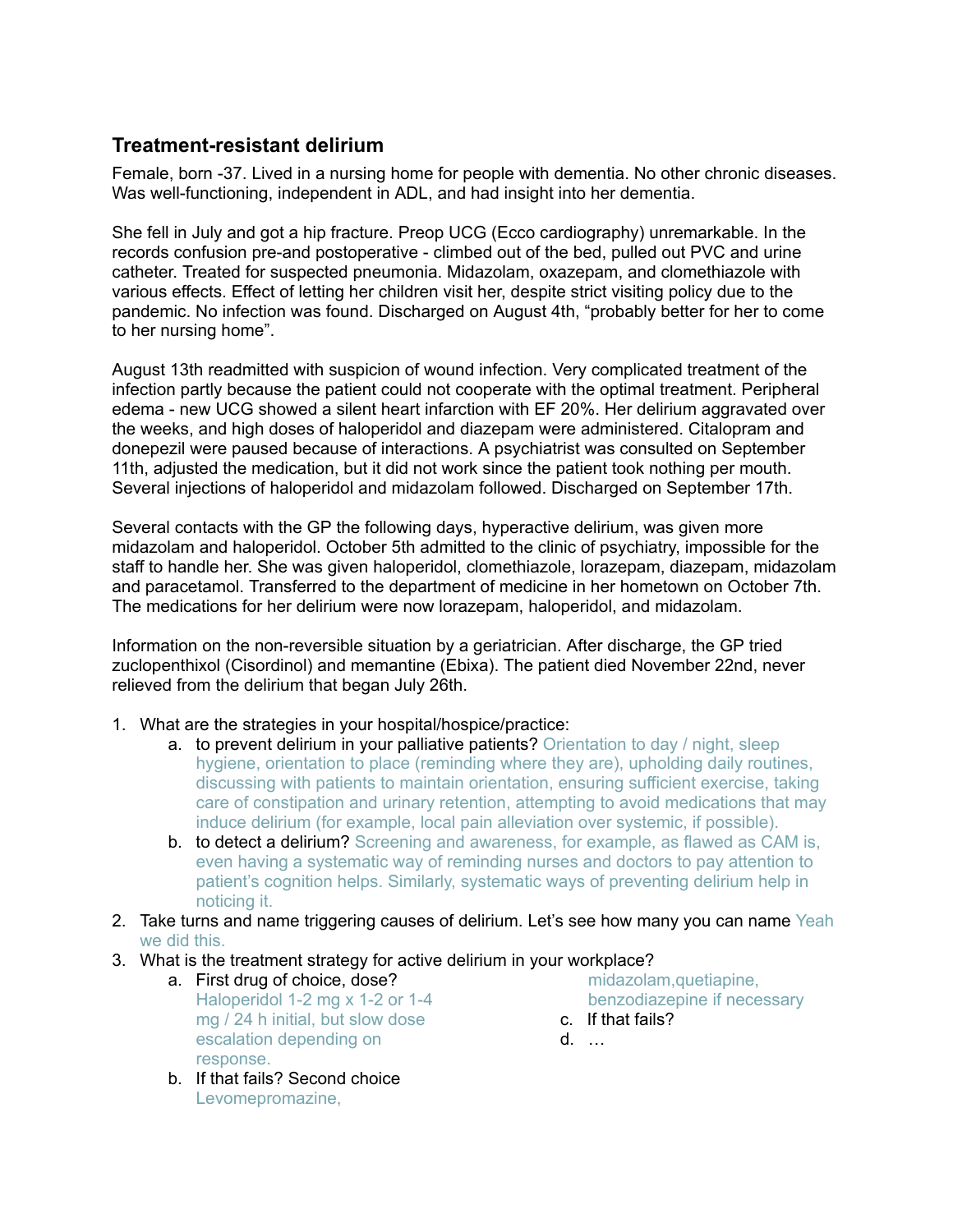- 4. Is your treatment strategy different if the patient:
	- a. is very old? Smaller starting doses.
	- b. has Parkinson? Careful with haloperidol and levomepromazine / olanzapine, consult a specialist about Parkinson medication.
	- c. has dementia? Depends on the cause and severity of the dementia. Consult.
	- d. Is imminently dying? Palliative sedation or sedation, 'aggressive' symptom control.

#### e. has a silent delirium?

Case-by-case basis, if severe or clearly causes symptoms or the patient has symptoms like anxiety or pain, you need to treat those. Of course, one can argue if treating anxiety in a silent delirium could be treating the cause rather than the delirium itself or its symptoms.

- 5. Does a patient with delirium have capacity to consent to treatment? Varies per patient, but they very well might.
- 6. What is the routine at your hospice/hospital/practice when a patient with active delirium resists treatment? What are the laws and regulations? Finland has very different regulations for palliative sedation and sedation than other Scandinavian countries. Using restrictions such as tying the patient down are heavily regulated and used as a last resort to prevent injury.

# **Delirium from opioids?**

### (Case from Maria Hammarlund)

The 81-year-old woman was admitted to the hospital for further investigation of skeletal metastasis after MRI showed several metastases to the spinal column. Smoked since she was 15 years old. Further investigation concluded with lung cancer with metastasis to lymph nodes and skeleton, T2aN3M1c.

Because of pain from skeletal metastasis, especially a destructed Th12, she started with oxycodone, which during 3 days were increased to 20mg x2. She had never used strong painkillers before. She became confused and delirious; thought she was staying at a hotel and was constantly walking around trying to find her room. At a point, she also had respiratory depression because of oxycodone. She had to have one nurse following her all the time.

The dose of oxycodone was reduced to 10mg x2, in addition to that she had an epidural catheter. She did not receive any medication against the delirious condition. And after 1-2 days she was more or less back to normal. She remembered that she earlier was not herself and that it was an unpleasant experience.

- 1. Name drugs typically used in palliative practice that can trigger a delirium Opioids, cortisones, benzodiazepines, anticholinergic medication ++++++++++ See: UpToDate.
- 2. What is your strategy when giving opioids or other pain medications to a patient you consider prone to delirium? Drugs of first choice? Drugs to avoid? Be aware of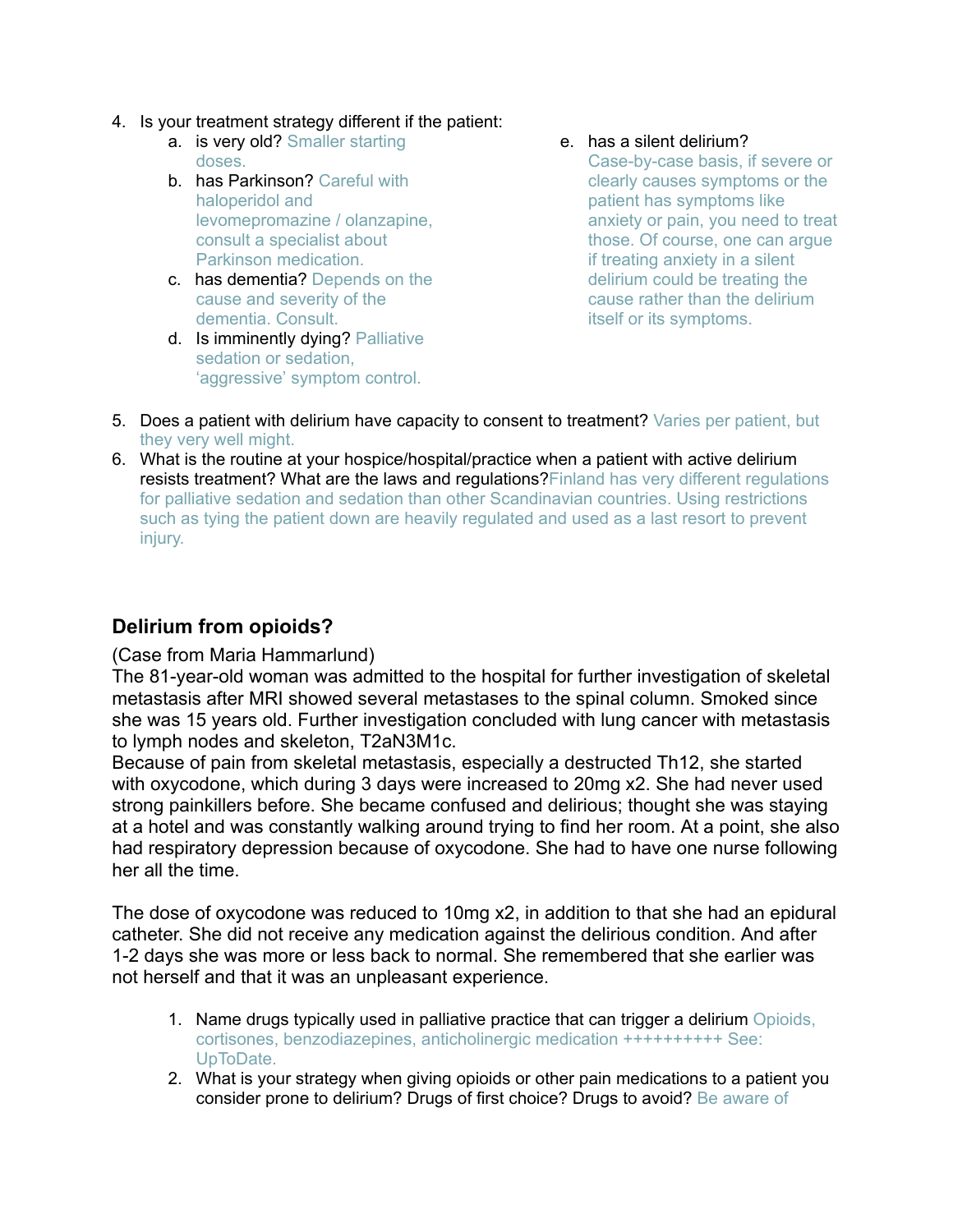kidney and liver function and electrolytes, as well as constipation and urine retention as well as Parkinsonism and CNS-effects, discuss with patient and relatives, start on low doses when possible, avoid rapid changes, avoid polypharmacy.

3. Are you aware of any interactions between drugs commonly used in palliative medicine that could be relevant when describing opioids and benzodiazepines? We debated how the question should be interpreted, but there are several drugs that can increase opioid or benzodiazepine concentrations in blood, or increase CNS burden, or increase constipation or urinary retention or anticholinergic symptoms. All of our hospitals have some kind of system that automatically compares interactions in polypharmacy.